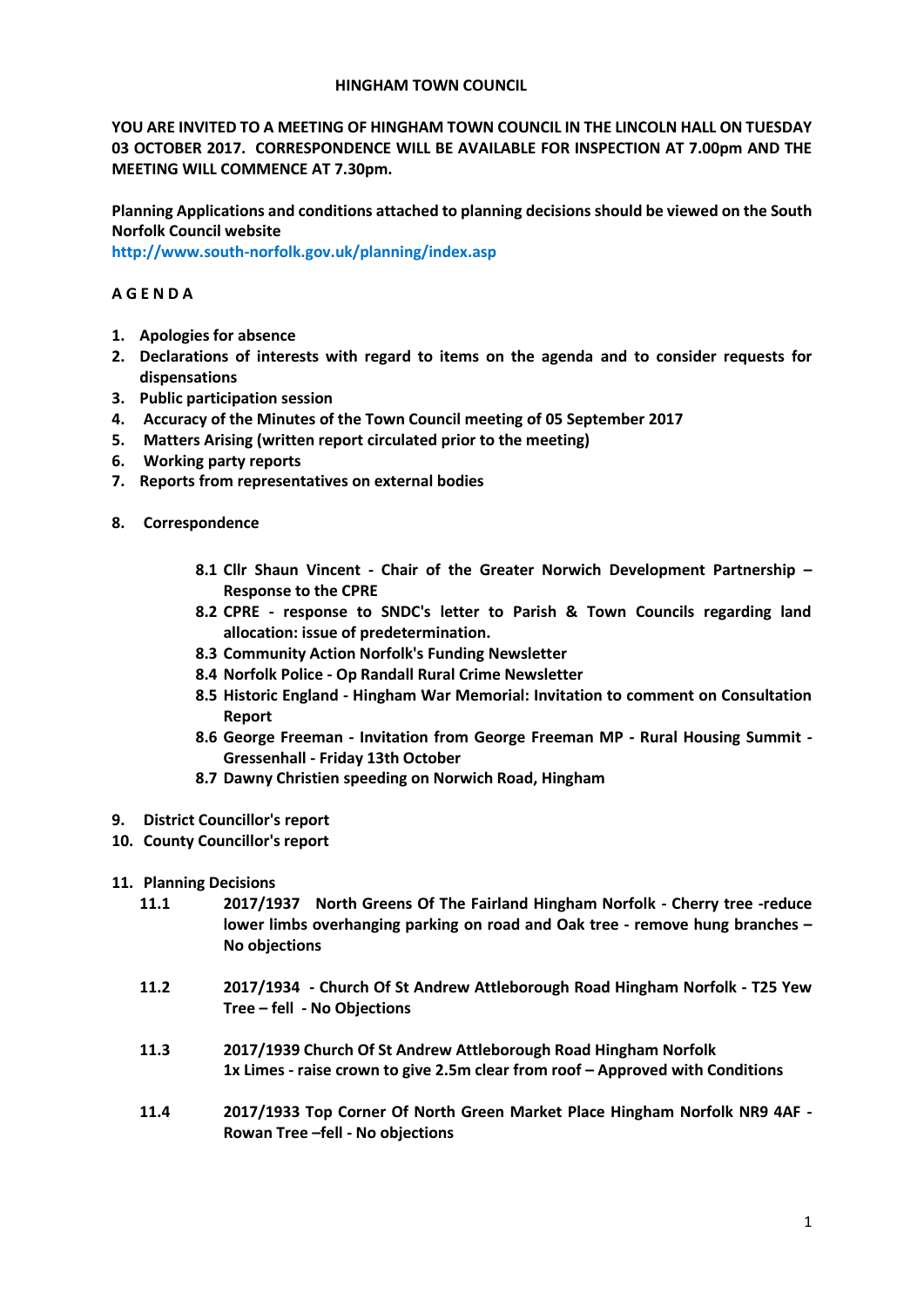- **11.5 2017/1940 Church Of St Andrew Attleborough Road Hingham Norfolk - 14x Yew trees and 3x other trees interspersed - reduce up to 3m to leave 5m in height and reduce width by 0.5m - No objections**
- **11.6 2017/1938 Church Of St Andrew Attleborough Road Hingham Norfolk - 2 x Holly Trees - raise low crown to 2.5m, reduce crowns by 3m, removal of deadwood within trees – No objections**
- **12. Planning Applications** 
	- **(as notified by SNC for consultation)**
		- **12.1 2017/2143 - 27 Norwich Street Hingham NR9 4LJ Proposal: 1 X fascia only logo illuminated, 1 x internall illuminated projector, 4 x non-illuminated wall mounted alluminium panels, 1 x internally illuminated totem**
		- **12.2 2017/2174 & 2017/2175 Pearces Farm Seamere Road Hingham NR9 4LP Use of barn as ancillary to main dwelling, repairs and alterations to barn and erection of new garden wall. Inclusion of surrounding land within residential curtilage (retrospective).**

*Applications for information, where Town Council is not consulted for comment*

- *12.3 2017/2125 - Beaconsfield House 13 Market Place Hingham Norfolk NR9 4AF Cupressocyparis ley landii (T1) - fell.*
- **13. To discuss proposals for the Norfolk County Council Highways Parish Partnership Scheme**
- **14. Proposal for the Cemetery/Churchyard Working Party to review the cemetery fees**
- **15. Proposal to make Exclusive Rights of Burial purchasable ONLY at the time of burial, for the next available grave plot (i.e not to allow pre purchase of specified plots)**
- **16. Proposal to deliver a leaflet to the homes on the Hops development regarding the Open Evening and Volunteering for the Events Working Party/Christmas Fayre on the Fairland**
- **17. To discuss the additional information regarding South Norfolk Council's proposals for the lease/freehold of the public toilets, and to agree to either a 35 year lease, 99 year lease or transfer of freehold**
- **18. Proposal to obtain some quotations for permanent "please do not park on the grass" signage for the Fairland**
- **19. Reminder of the October 17th open evening and confirmation of Councillor attendance**

### **FINANCE**

- **20. To note the increase in employer and employee pension contributions**
- **21. To note the date of the next Finance Committee meeting (budget setting meeting) - proposed date November 21st 2017**
- **22. To receive a copy of the External Auditors report**
- **23. To note the receipt of the remittance advice for "payment made to Hingham Town Council by BACS on 25/9/2017 from South Norfolk Council" for the 2017/18 precept (£27,500)**